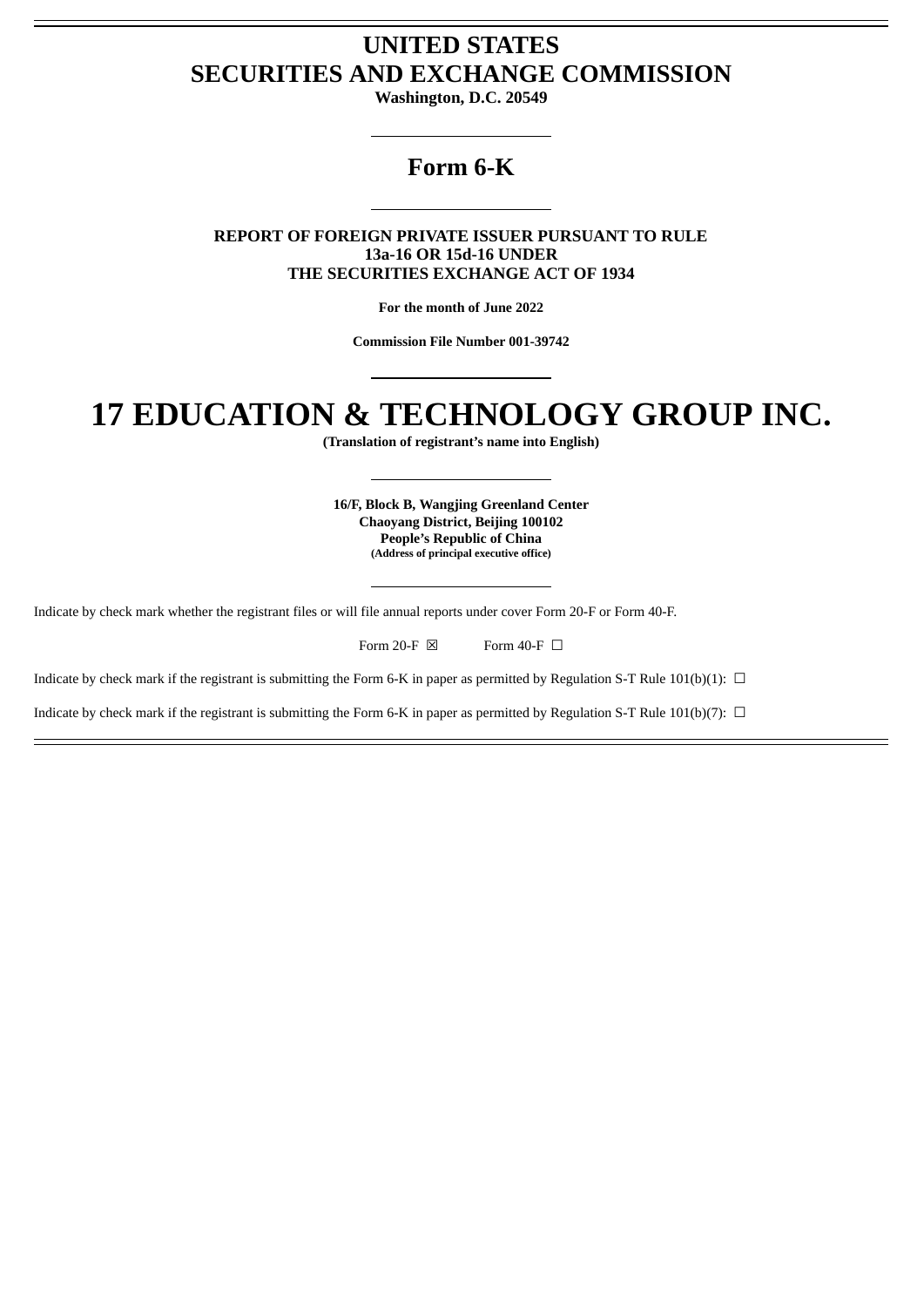Pursuant to the requirements of the Securities Exchange Act of 1934, the registrant has duly caused this report to be signed on its behalf by the undersigned, thereunto duly authorized.

## **17 EDUCATION & TECHNOLOGY GROUP INC.**

By: /s/ Michael Chao Du

Name: Michael Chao Du Title: Chief Financial Officer

Date: June 10, 2022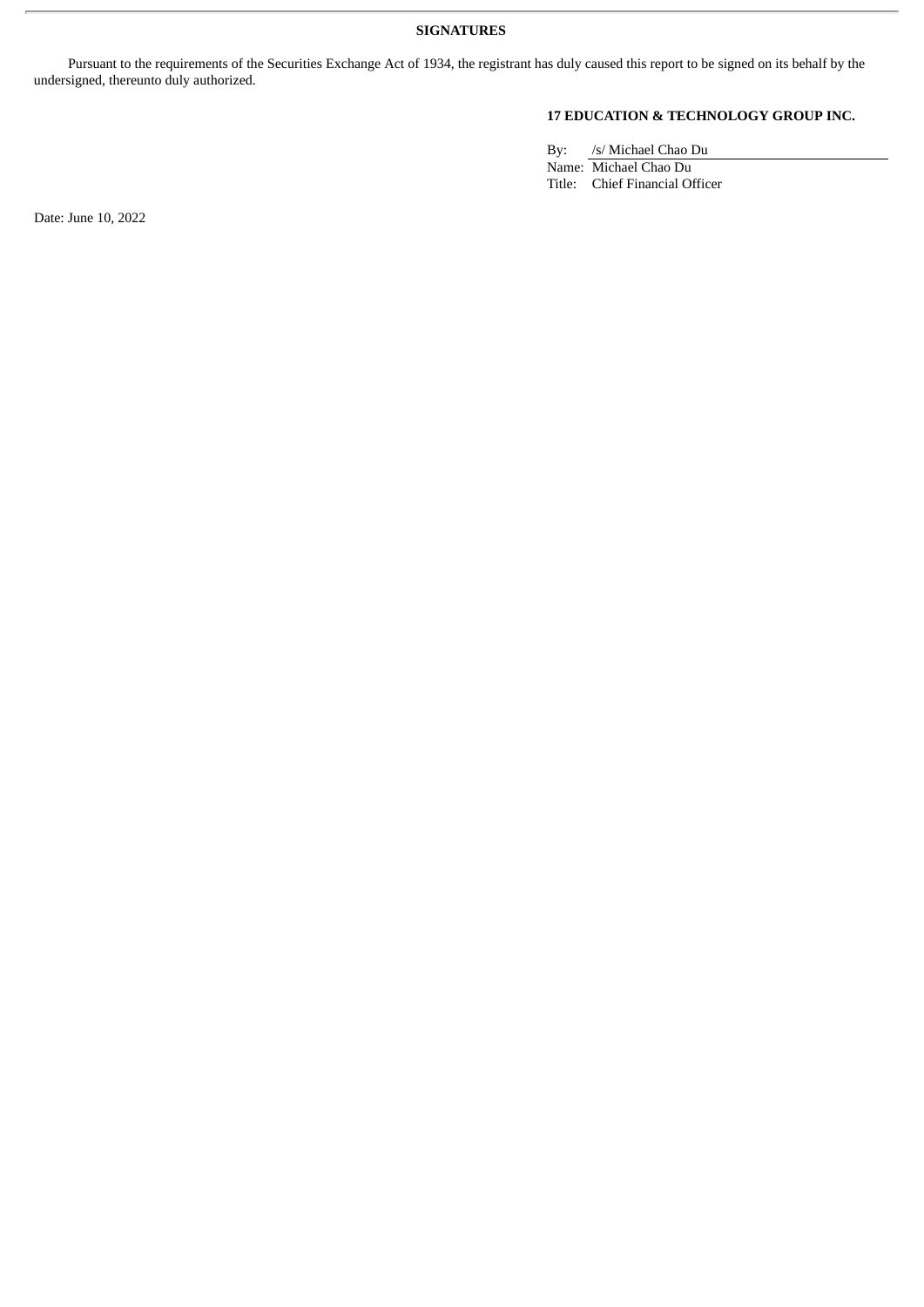## **EXHIBIT INDEX**

# **Exhibit No. Description** Exhibit 99.1 Press Release—17 Education & Technology Group Inc. Announces First Quarter 2022 Unaudited Financial Results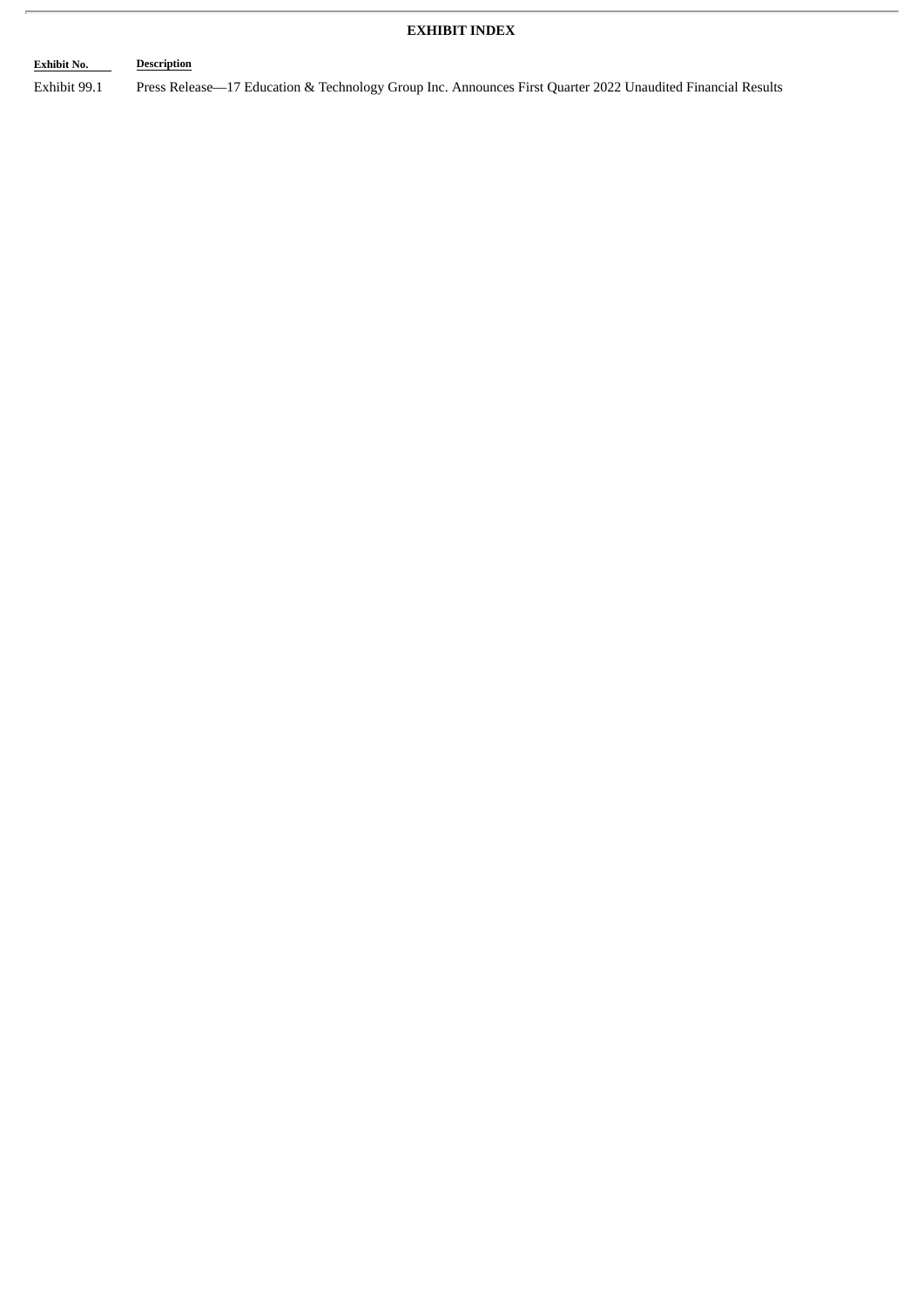#### **17 Education & Technology Group Inc. Announces First Quarter**

**2022 Unaudited Financial Results**



BEIJING, China, June 9, 2022 — (GLOBE NEWSWIRE) — 17 Education & Technology Group Inc. (NASDAQ: YQ) ("17EdTech" or the "Company"), a leading education technology company in China, today announced its unaudited financial results for the first quarter of 2022.

#### **First Quarter 2022 Highlights1**

- **Net revenues** were RMB233.4 million (US\$36.8 million), representing a year-over-year decrease of 50.8% from RMB474.2 million in the first quarter of 2021, and 11.1% higher than the high end of the estimate provided by the Company in March 2022.
- **Gross margin** was 60.7%, improving from 60.4% in the first quarter of 2021.
- **Net loss** was RMB24.8 million (US\$3.9 million), significantly decreasing from net loss of RMB659.7 million in the first quarter of 2021.
- **Net loss as a percentage of net revenues** was negative 10.6% in the first quarter of 2022, narrowing from negative 139.1% in the first quarter of 2021.
- **Adjusted net income**2 **(non-GAAP)**, which excluded share-based compensation expenses of RMB34.6 million (US\$5.5 million), was RMB9.9 million (US\$1.6 million), improving from adjusted net loss (non-GAAP) of RMB588.8 million in the first quarter of 2021.
- **Adjusted net income (loss) (non-GAAP) as a percentage of net revenues** was 4.2% in the first quarter of 2022, compared with negative 124.2% in the first quarter of 2021.

Mr. Andy Chang Liu, Founder, Chairman and Chief Executive Officer of 17EdTech commented, "We delivered strong operational and financial results in the first quarter of 2022. Our new business strategies yielded higher-than-expected net revenues and improved operational efficiency. Although we recorded a net loss of RMB24.8 million on a GAAP basis in the first quarter of 2022, we once again achieved net profitability on a non-GAAP basis."

"During the quarter, we continue to see new demands and opportunities arising out of this new wave of COVID-19 outbreaks in China in early 2022. A number of local governments have released policies to support the procurement of quality education resources, including courses, systems and services for compulsory education. We continued to see great momentum and new driving forces for our future growth and demands for our online homework services." Mr. Liu concluded.

Mr. Michael Chao Du, Director and Chief Financial Officer of 17EdTech commented, "We are pleased to report our solid performance in the first quarter of 2022. Our net revenues reached RMB233.4 million, 11.1% higher than the top-end of our prior guidance. It is also worth mentioning that the results reflected progress we made in implementing our new business strategies and did not include any revenue from the legacy online K-12 tutoring services, which ceased by the end of 2021 in compliance with the relevant PRC government regulations. As we continued to improve operational efficiency, our net loss for the first quarter of 2022 was RMB24.8 million, significantly narrowing from net loss of RMB659.7 million in the first quarter of 2021, and we recorded a positive adjusted net income (non-GAAP) of RMB9.9 million. We are glad to see that our business is moving in the right direction in a healthy and sustainable way."

- 1 For a reconciliation of non-GAAP numbers, please see the table captioned "Reconciliations of non-GAAP measures to the most comparable GAAP measures" at the end of this press release.
- 2 Adjusted net income (loss) represents net income (loss) excluding share-based compensation expenses.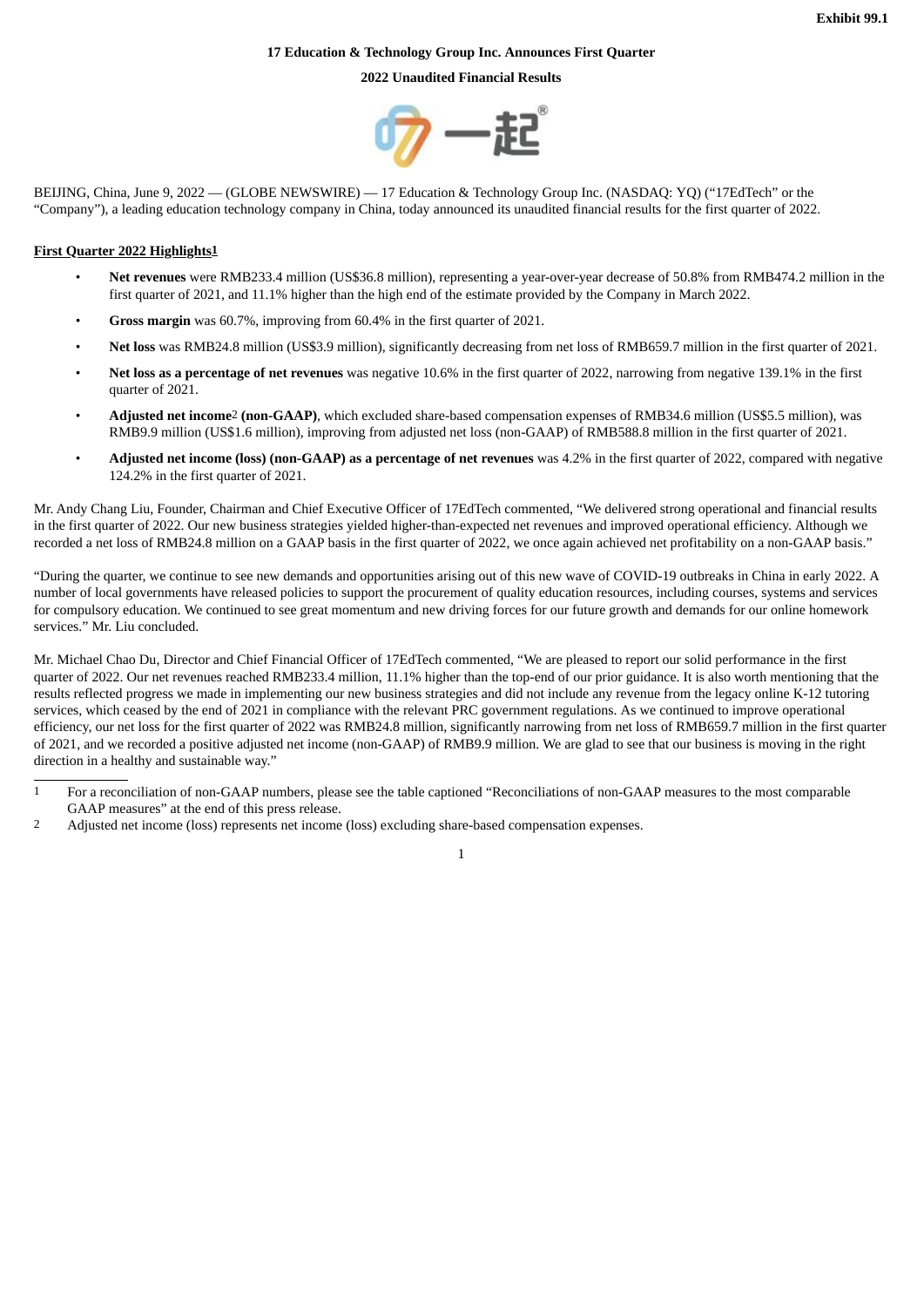#### **First Quarter 2022 Unaudited Financial Results**

#### *Net Revenues*

Net revenues for the first quarter of 2022 were RMB233.4 million (US\$36.8 million), representing a year-over-year decrease of 50.8% from RMB474.2 million in the first quarter of 2021, mainly due to the cessation of the Company's online K-12 tutoring services by the end of 2021 in order to be compliant with the latest PRC regulations, which prohibit the provision of tutoring services relating to academic subjects to K-12 students. Excluding net revenue from online K-12 tutoring services, net revenues increased significantly from RMB11.2 million to RMB233.4 million during the same period. The majority of net revenues for the first quarter of 2022 were from the Company's personalized self-directed learning products and to a less extent from its teaching and learning software as a service ("SaaS") products, for which it takes a longer time to finish the bidding process and to deliver the SaaS offerings as the primary clients of SaaS solutions are educational authorities and public schools.

#### *Cost of Revenues*

Cost of revenues for the first quarter of 2022 was RMB91.8 million (US\$14.5 million), representing a year-over-year decrease of 51.1% from RMB187.6 million in the first quarter of 2021, which was largely in line with the decrease in net revenues due to the cessation of the Company's online K-12 tutoring services under the new regulatory and business environment.

#### *Gross Profit and Gross Margin*

Gross profit for the first quarter of 2022 was RMB141.7 million (US\$22.3 million), representing a year-over-year decrease of 50.6% from RMB286.6 million in the first quarter of 2021.

Gross margin for the first quarter of 2022 was 60.7%, improving from 60.4% in the first quarter of 2021.

#### *Total Operating Expenses*

The following table sets forth a breakdown of operating expenses by amounts and percentages during the periods indicated (in thousands, except for percentages):

|                                     | For the three months ended March 31, |        |            |            |       |          |
|-------------------------------------|--------------------------------------|--------|------------|------------|-------|----------|
|                                     |                                      |        |            |            |       | Year-    |
|                                     | 2021                                 |        |            | 2022       |       | over-    |
|                                     | <b>RMB</b>                           | $\%$   | <b>RMB</b> | <b>USD</b> | $\%$  | year     |
| Sales and marketing expenses        | 613.527                              | 129.4% | 21,997     | 3.470      | 9.4%  | $-96.4%$ |
| Research and development expenses   | 209 927                              | 44.3%  | 97.476     | 15.376     | 41.8% | -53.6%   |
| General and administrative expenses | 129,718                              | 27.4%  | 51,301     | 8.093      | 22.0% | $-60.5%$ |
| <b>Total operating expenses</b>     | 953,172                              | 201.1% | 170,774    | 26,939     | 73.2% | $-82.1%$ |

Total operating expenses for the first quarter of 2022 were RMB170.8 million (US\$26.9 million), including RMB34.6 million (US\$5.5 million) of share-based compensation expenses, representing a year-over-year decrease of 82.1% from RMB953.2 million in the first quarter of 2021.

Sales and marketing expenses for the first quarter of 2022 were RMB22.0 million (US\$3.5 million), including RMB4.0 million (US\$0.6 million) of share-based compensation expenses, representing a year-over-year decrease of 96.4% from RMB613.5 million in the first quarter of 2021. This was mainly due to the decreases in promotional course expenses and advertising expenditures as a result of the changes in regulatory environment, as well as staff optimization in line with business adjustment.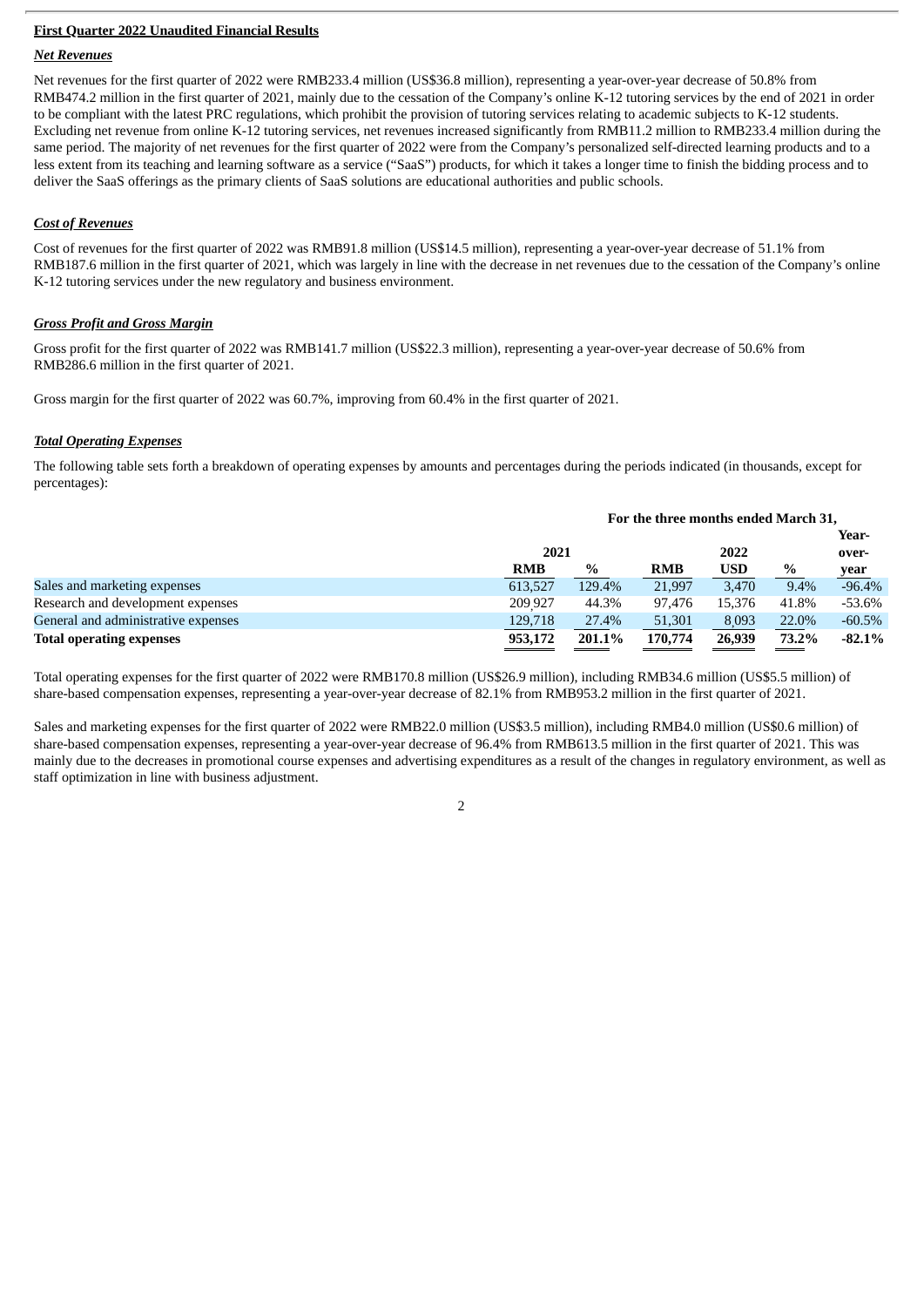Research and development expenses for the first quarter of 2022 were RMB97.5 million (US\$15.4 million), including RMB7.2 million (US\$1.1 million) of share-based compensation expenses, representing a year-over-year decrease of 53.6% from RMB209.9 million in the first quarter of 2021. The decrease was primarily attributable to staff optimization in line with business adjustment.

General and administrative expenses for the first quarter of 2022 were RMB51.3 million (US\$8.1 million), including RMB23.5 million (US\$3.7 million) of share-based compensation expenses, representing a year-over-year decrease of 60.5% from RMB129.7 million in the first quarter of 2021. The decrease was primarily due to staff optimization in line with business adjustment.

#### *Loss from Operations*

Loss from operations for the first quarter of 2022 was RMB29.1 million (US\$4.6 million), compared with RMB666.6 million in the first quarter of 2021. Loss from operations as a percentage of net revenues for the first quarter of 2022 was negative 12.5%, improving from negative 140.5% in the first quarter of 2021.

#### *Net Loss*

Net loss for the first quarter of 2022 was RMB24.8 million (US\$3.9 million), compared with net loss of RMB659.7 million in the first quarter of 2021. Net loss as a percentage of net revenues was negative 10.6% in the first quarter of 2022, compared with negative 139.1% in the first quarter of 2021.

#### *Adjusted Net Income (Loss) (non-GAAP)*

Adjusted net income (non-GAAP) for the first quarter of 2022 was RMB9.9 million (US\$1.6 million), compared with adjusted net loss (non-GAAP) of RMB588.8 million in the first quarter of 2021. Adjusted net income (loss) (non-GAAP) as a percentage of net revenues was 4.2% in the first quarter of 2022, substantially improving from negative 124.2% in the first quarter of 2021.

Please refer to the table captioned "Reconciliations of non-GAAP measures to the most comparable GAAP measures" at the end of this press release for a reconciliation of net loss under U.S. GAAP to adjusted net income (loss) (non-GAAP).

#### **Business Outlook**

Based on our current estimates, total net revenues for the second quarter of 2022 are expected to be between RMB100 million and RMB120 million. The estimated total net revenues for the second quarter of 2022 are derived entirely from the ongoing businesses after the Company's business transformation and, as mentioned above, do not include revenues from the legacy online K-12 tutoring services. This estimated range represents a significant increase year-over-year when compared with the relatively small base of the net revenue generated from non-online K-12 tutoring services for the second quarter of 2021.

The above forecast reflects 17EdTech's current and preliminary view and is therefore subject to change. Please see the section titled "Safe Harbor Statement" below for the factors that could cause actual results to differ materially from those contained in any forward-looking statement.

#### **Conference Call Information**

The Company will hold a conference call on Thursday, June 9, 2022 at 9:00 p.m. U.S. Eastern Time (Friday, June 10, 2022 at 9:00 a.m. Beijing time) to discuss the financial results for the first quarter of 2022.

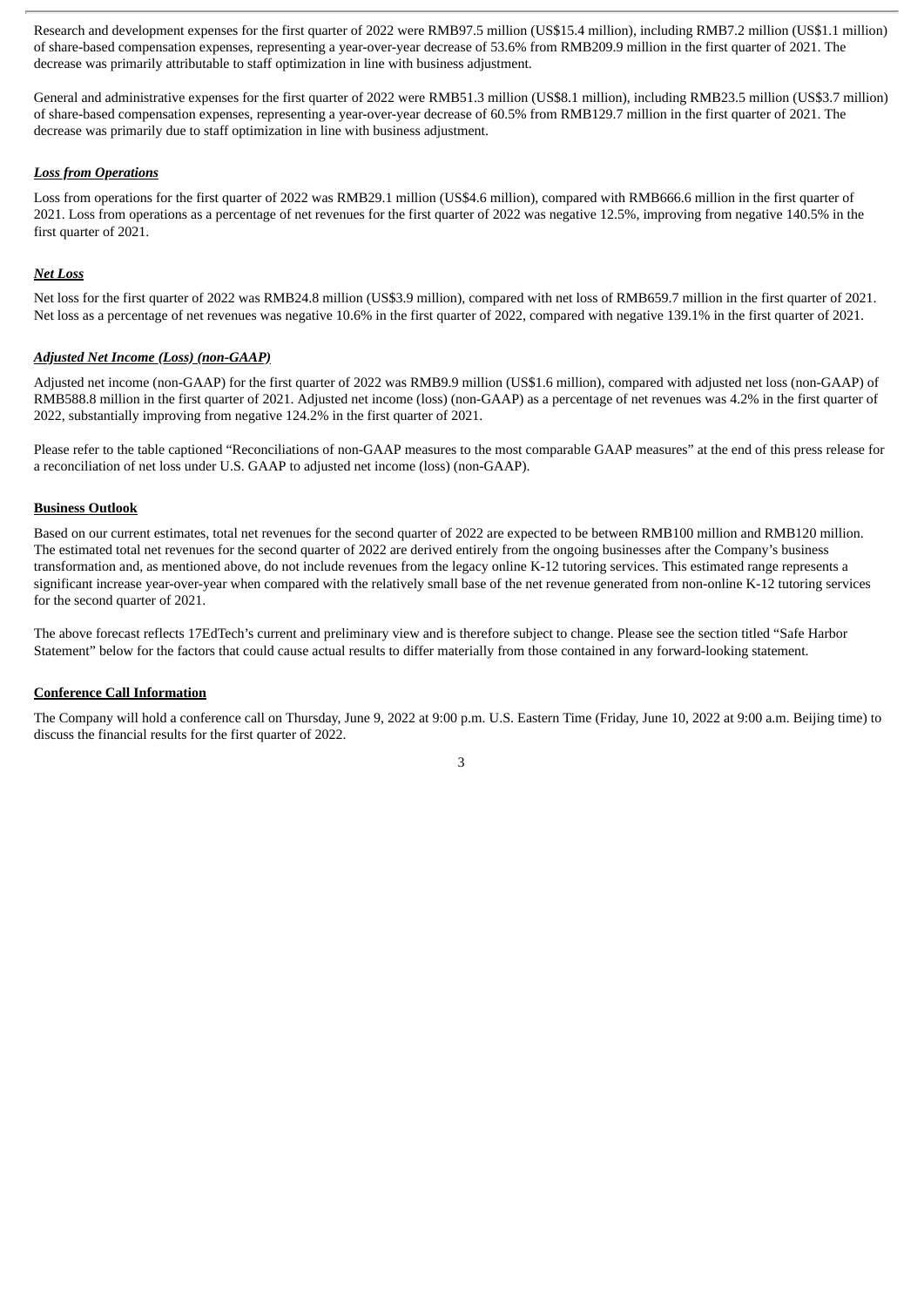Please note that all participants will need to preregister online prior to the conference call to receive the dial-in details.

Please note that participants need to pre-register for the conference call participation by navigating to http://apac.directeventreg.com/registration/event/6769505. Once preregistration has been completed, participants will receive dial-in numbers, an event passcode, and a unique registrant ID.

To join the conference call, please dial the number you receive, enter the event passcode followed by your unique registrant ID, and you will be joined to the conference call instantly.

A telephone replay will be available two hours after the conclusion of the conference call through June 17, 2022. The dial-in details are:

| International:  | $+61$ 2 8199 0299 |
|-----------------|-------------------|
| U.S. toll free: | 185 5452 5696     |
| Passcode:       | 6769505           |

Additionally, a live and archived webcast of this conference call will be available at https://ir.17zuoye.com/.

#### **Non-GAAP Financial Measures**

17EdTech's management uses adjusted net income (loss) as a non-GAAP financial measure to gain an understanding of 17EdTech's comparative operating performance and future prospects.

Adjusted net income (loss) represents net loss excluding share-based compensation expenses and such adjustment has no impact on income tax.

Adjusted net income (loss) is used by 17EdTech's management in their financial and operating decision-making as a non-GAAP financial measure, because management believes it reflects 17EdTech's ongoing business and operating performance in a manner that allows meaningful period-to-period comparisons. 17EdTech's management believes that such non-GAAP measure provides useful information to investors and others in understanding and evaluating 17EdTech's operating performance in the same manner as management does, if they so choose. Specifically, 17EdTech believes the non-GAAP measure provides useful information to both management and investors by excluding certain charges that the Company believes are not indicative of its core operating results.

The non-GAAP financial measure has limitations. It does not include all items of income and expense that affect 17EdTech's income from operations. Specifically, the non-GAAP financial measure is not prepared in accordance with GAAP, may not be comparable to non-GAAP financial measures used by other companies and, with respect to the non-GAAP financial measure that excludes certain items under GAAP, does not reflect any benefit that such items may confer to 17EdTech. Management compensates for these limitations by also considering 17EdTech's financial results as determined in accordance with GAAP. The presentation of this additional information is not meant to be considered superior to, in isolation from or as a substitute for results prepared in accordance with US GAAP.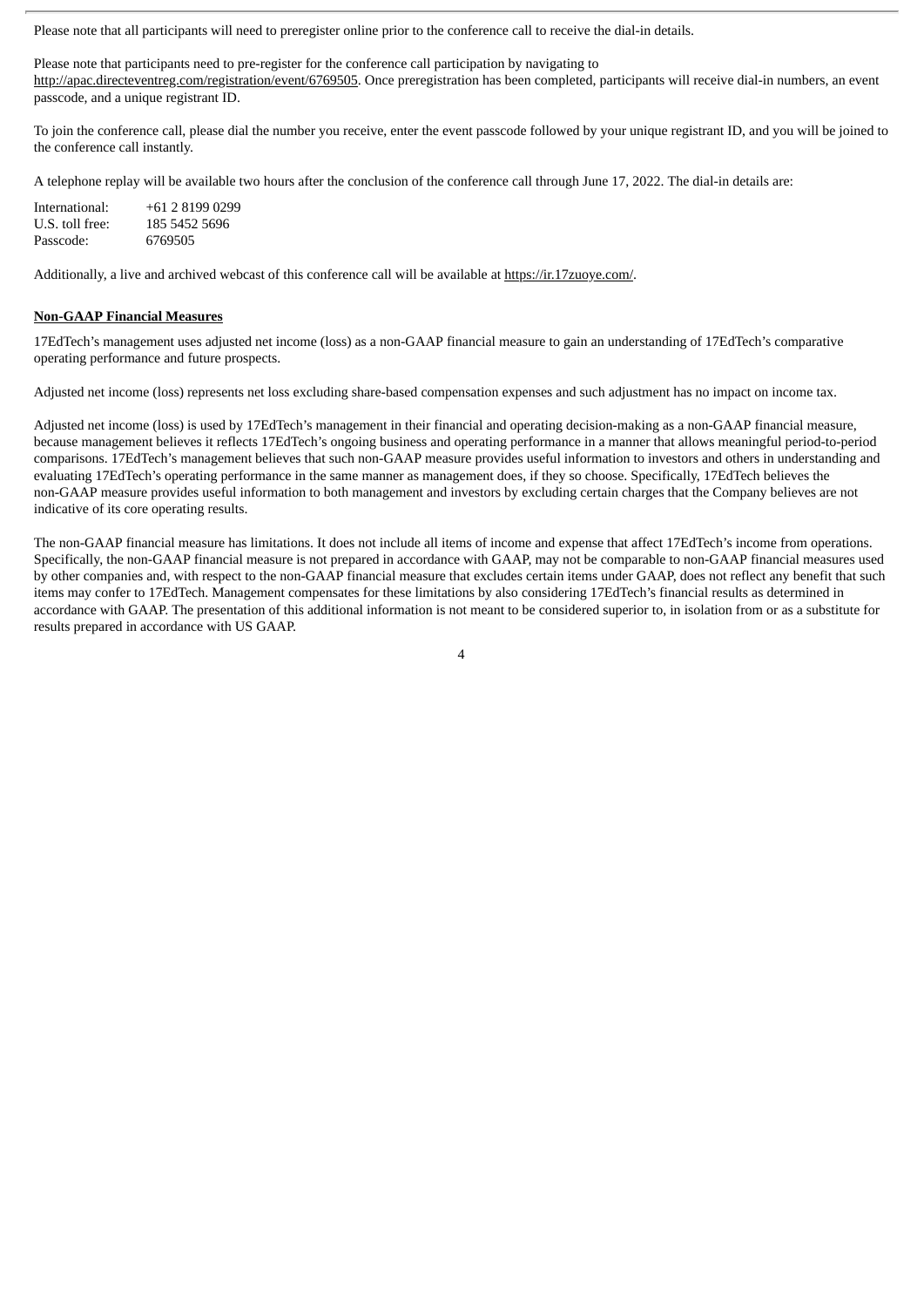#### **Exchange Rate Information**

The Company's business is primarily conducted in China and all of the revenues are denominated in Renminbi ("RMB"). However, periodic reports made to shareholders will include current period amounts translated into U.S. dollars ("USD" or "US\$") using the exchange rate as of balance sheet date, for the convenience of the readers. Translations of balances in the consolidated balance sheets and the related consolidated statements of operations, comprehensive loss, change in shareholders' deficit and cash flows from RMB into USD as of and for the three months ended March 31, 2022 are solely for the convenience of the readers and were calculated at the rate of US\$1.00=RMB6.3393 representing the noon buying rate set forth in the H.10 statistical release of the U.S. Federal Reserve Board on March 31, 2022. No representation is made that the RMB amounts could have been, or could be, converted, realized or settled into US\$ at that rate on March 31, 2022, or at any other rate.

#### **About 17 Education & Technology Group Inc.**

17 Education & Technology Group Inc. is a leading education technology company in China. The Company provides a smart in-school classroom solution that delivers data-driven teaching, learning and assessment products to teachers, students and parents. Leveraging its extensive knowledge and expertise obtained from in-school business over the past decade, the Company provides teaching and learning SaaS offerings to facilitate the digital transformation and upgrade at Chinese schools, with a focus on improving the efficiency and effectiveness of core teaching and learning scenarios such as homework assignments and in-class teaching. The Company also provides a personalized self-directed learning product to Chinese families. The product utilizes the Company's technology and data insights to provide personalized and targeted learning and exercise content that is aimed at improving students' learning efficiency.

#### **Safe Harbor Statement**

This announcement contains forward-looking statements. These statements are made under the "safe harbor" provisions of the United States Private Securities Litigation Reform Act of 1995. These forward-looking statements can be identified by terminology such as "will," "expects," "anticipates," "future," "intends," "plans," "believes," "estimates" and similar statements. Statements that are not historical facts, including statements about 17EdTech's beliefs and expectations, are forward-looking statements. 17EdTech may also make written or oral forward-looking statements in its periodic reports to the SEC, in its annual report to shareholders, in press releases and other written materials and in oral statements made by its officers, directors or employees to third parties. Forward-looking statements involve inherent risks and uncertainties. A number of factors could cause actual results to differ materially from those contained in any forward-looking statement, including but not limited to the following: 17EdTech's growth strategies; its future business development, financial condition and results of operations; its ability to continue to attract and retain users; its ability to carry out its business and organization transformation, its ability to implement and grow its new business initiatives; the trends in, and size of, China's online education market; competition in and relevant government policies and regulations relating to China's online education market; its expectations regarding demand for, and market acceptance of, its products and services; its expectations regarding its relationships with business partners; general economic and business conditions; and assumptions underlying or related to any of the foregoing. Further information regarding these and other risks is included in 17EdTech's filings with the SEC. All information provided in this press release is as of the date of this press release, and 17EdTech does not undertake any obligation to update any forward-looking statement, except as required under applicable law.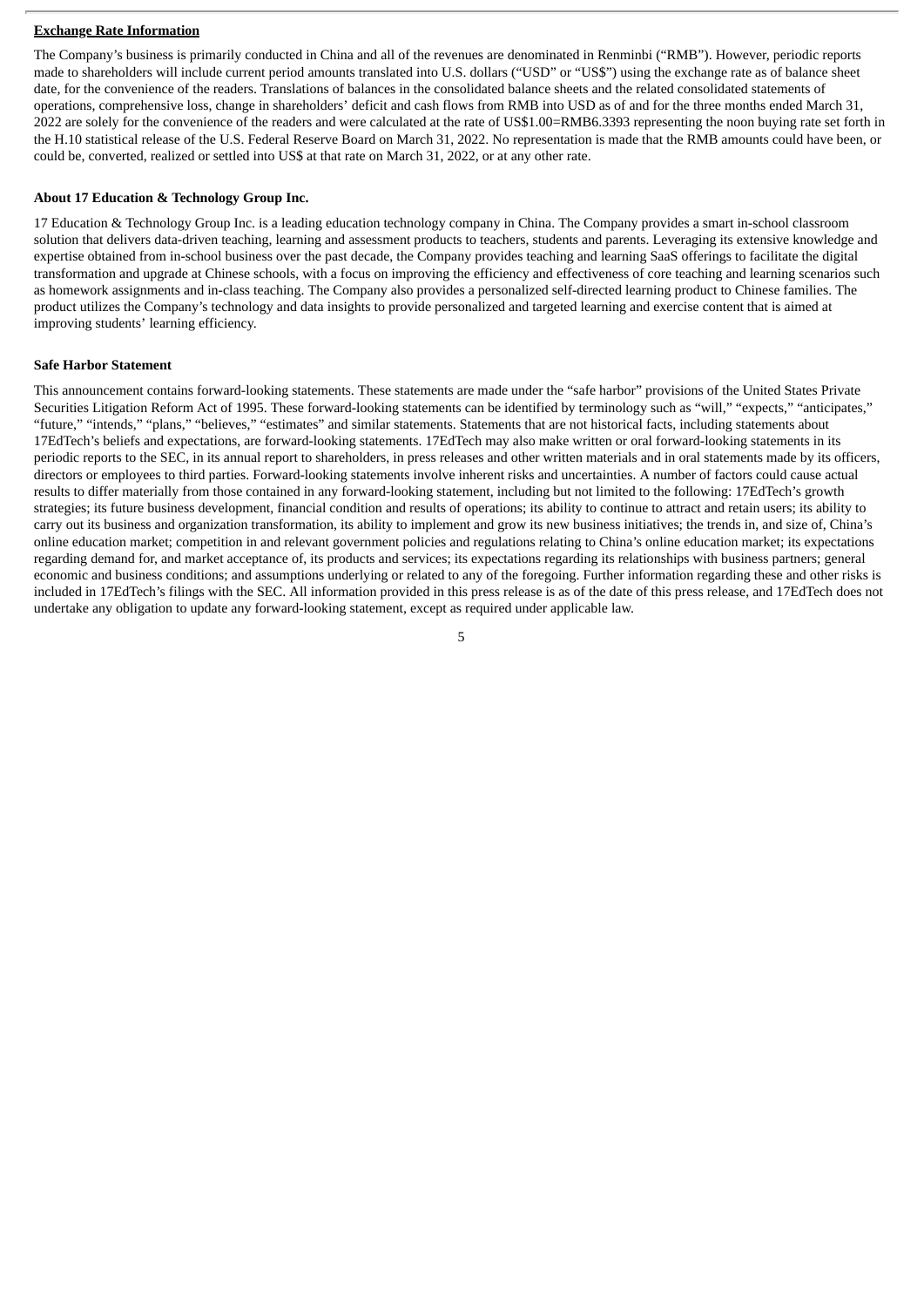## **For investor and media inquiries, please contact:**

#### **17 Education & Technology Group Inc.**

Ms Lara Zhao Investor Relations Manager E-mail: ir@17zuoye.com

#### **Christensen**

In China Eric Yuan Phone: +86-138-0111-0739 E-mail: Eyuan@christensenir.com

In US Linda Bergkamp Phone: +1-480-614-3004 E-mail: lbergkamp@christensenir.com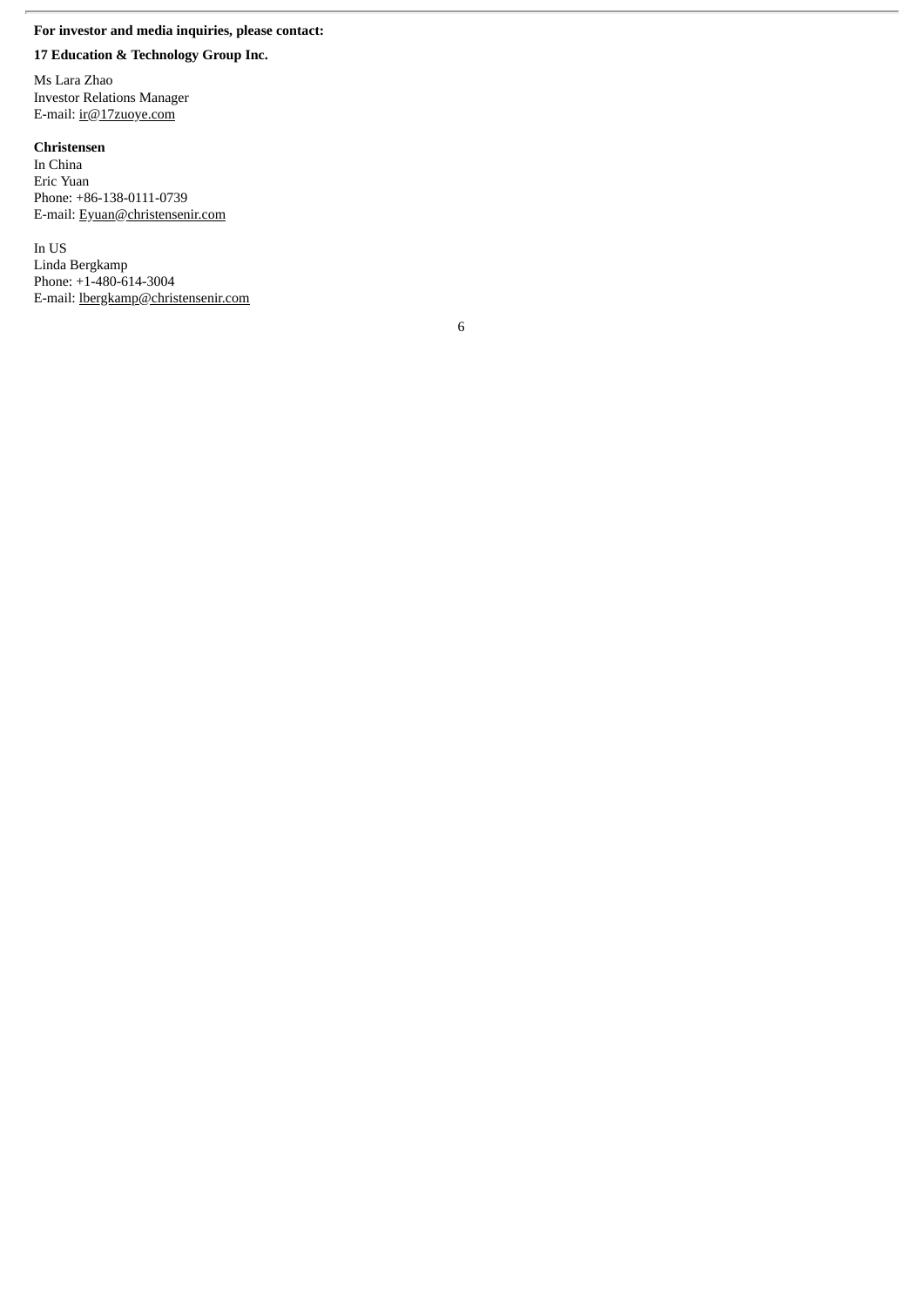#### **17 EDUCATION & TECHNOLOGY GROUP INC. UNAUDITED CONDENSED CONSOLIDATED BALANCE SHEETS (In thousands of RMB and USD, except for share and per ADS data, or otherwise noted)**

|                                                                                                                                                                                                                                                            | As of<br>December 31, | As of March 31, |            |
|------------------------------------------------------------------------------------------------------------------------------------------------------------------------------------------------------------------------------------------------------------|-----------------------|-----------------|------------|
|                                                                                                                                                                                                                                                            | 2021                  | 2022            | 2022       |
| <b>ASSETS</b>                                                                                                                                                                                                                                              | <b>RMB</b>            | <b>RMB</b>      | <b>USD</b> |
| <b>Current assets</b>                                                                                                                                                                                                                                      |                       |                 |            |
| Cash and cash equivalents                                                                                                                                                                                                                                  | 1,180,898             | 813,384         | 128,308    |
| Prepaid expenses and other current assets                                                                                                                                                                                                                  | 161,826               | 143,873         | 22,695     |
| <b>Total current assets</b>                                                                                                                                                                                                                                | 1,342,724             | 957,257         | 151,003    |
| <b>Non-current assets</b>                                                                                                                                                                                                                                  |                       |                 |            |
| Property and equipment, net                                                                                                                                                                                                                                | 69,811                | 56,099          | 8,849      |
| Right-of-use assets                                                                                                                                                                                                                                        | 153,963               | 109,500         | 17,273     |
| Other non-current assets                                                                                                                                                                                                                                   | 13,923                | 12,331          | 1,945      |
| <b>TOTAL ASSETS</b>                                                                                                                                                                                                                                        | 1,580,421             | 1,135,187       | 179,070    |
| <b>LIABILITIES</b>                                                                                                                                                                                                                                         |                       |                 |            |
| <b>Current liabilities</b>                                                                                                                                                                                                                                 |                       |                 |            |
| Accrued expenses and other current liabilities (including accrued expenses and other current liabilities of the<br>consolidated VIEs without recourse to the Group of RMB93,115 and RMB51,019 as of December 31, 2021<br>and March 31, 2022, respectively) | 392,293               | 208,266         | 32,853     |
| Deferred revenue and customer advances, current (including deferred revenue and customer advances, current<br>of the consolidated VIEs without recourse to the Group of RMB239,267 and RMB27,697 as of                                                     |                       |                 |            |
| December 31, 2021 and March 31, 2022, respectively)                                                                                                                                                                                                        | 243,878               | 32,097          | 5,063      |
| Operating lease liabilities, current (including operating lease liabilities, current of the consolidated VIEs<br>without recourse to the Group of RMB29,113 and RMB30,024 as of December 31, 2021 and March 31,                                            |                       |                 |            |
| 2022, respectively)                                                                                                                                                                                                                                        | 46,885                | 55,158          | 8,701      |
| <b>Total current liabilities</b>                                                                                                                                                                                                                           | 683.056               | 295,521         | 46,617     |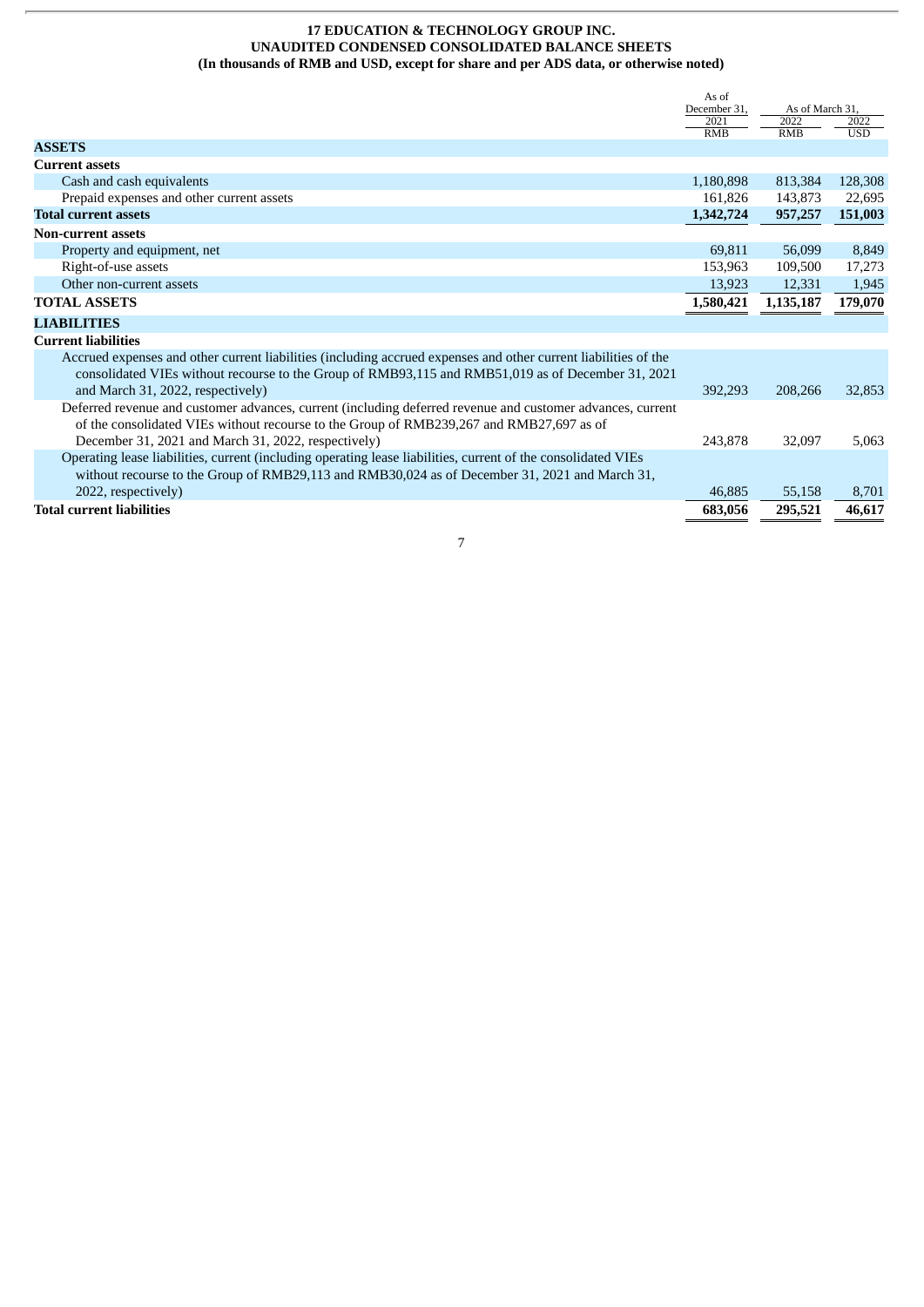|                                                                                                                                                                                         | As of<br>December 31, | As of March 31,    |                    |
|-----------------------------------------------------------------------------------------------------------------------------------------------------------------------------------------|-----------------------|--------------------|--------------------|
|                                                                                                                                                                                         | 2021<br><b>RMB</b>    | 2022<br><b>RMB</b> | 2022<br><b>USD</b> |
| <b>Non-current liabilities</b>                                                                                                                                                          |                       |                    |                    |
| Operating lease liabilities, non-current (including operating lease liabilities, non-current of the<br>consolidated VIEs without recourse to the Group of RMB57,906 and RMB25,930 as of |                       |                    |                    |
| December 31, 2021 and March 31, 2022, respectively)                                                                                                                                     | 100,329               | 49,124             | 7,749              |
| <b>TOTAL LIABILITIES</b>                                                                                                                                                                | 783,385               | 344,645            | 54,366             |
| <b>SHAREHOLDERS' EQUITY</b>                                                                                                                                                             |                       |                    |                    |
| Class A ordinary shares                                                                                                                                                                 | 293                   | 294                | 46                 |
| Class B ordinary shares                                                                                                                                                                 | 38                    | 38                 | 6                  |
| Additional paid-in capital                                                                                                                                                              | 10,859,107            | 10,881,646         | 1,716,537          |
| Accumulated other comprehensive income                                                                                                                                                  | 18.691                | 14.423             | 2.275              |
| Accumulated deficit                                                                                                                                                                     | (10,081,093)          | (10, 105, 859)     | (1,594,160)        |
| <b>TOTAL SHAREHOLDERS' EQUITY</b>                                                                                                                                                       | 797,036               | 790,542            | 124,704            |
| <b>TOTAL LIABILITIES AND SHAREHOLDERS' EQUITY</b>                                                                                                                                       | 1,580,421             | 1,135,187          | 179,070            |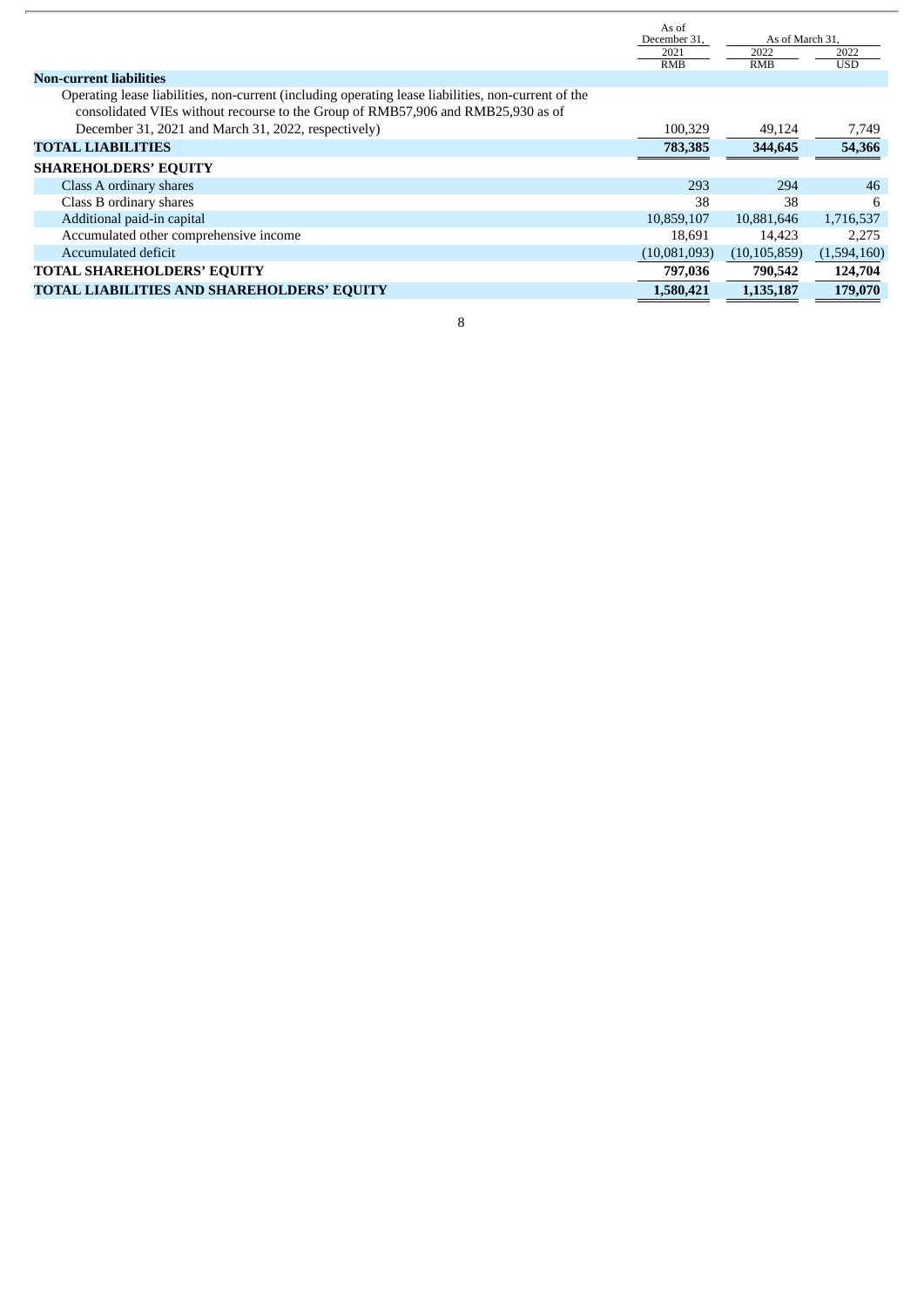#### **17 EDUCATION & TECHNOLOGY GROUP INC. UNAUDITED CONDENSED CONSOLIDATED STATEMENTS OF OPERATIONS (In thousands of RMB and USD, except for share and per ADS data, or otherwise noted)**

|                                                                                     | For the three months ended March 31, |             |             |  |
|-------------------------------------------------------------------------------------|--------------------------------------|-------------|-------------|--|
|                                                                                     | 2021                                 | 2022        | 2022        |  |
|                                                                                     | <b>RMB</b>                           | <b>RMB</b>  | <b>USD</b>  |  |
| <b>Net revenues</b>                                                                 | 474,246                              | 233,446     | 36,825      |  |
| Cost of revenues (Note 1)                                                           | (187, 625)                           | (91,785)    | (14, 479)   |  |
| <b>Gross profit</b>                                                                 | 286,621                              | 141,661     | 22,346      |  |
| <b>Operating expenses (Note 1)</b>                                                  |                                      |             |             |  |
| Sales and marketing expenses                                                        | (613,527)                            | (21,997)    | (3,470)     |  |
| Research and development expenses                                                   | (209, 927)                           | (97, 476)   | (15, 376)   |  |
| General and administrative expenses                                                 | (129, 718)                           | (51, 301)   | (8,093)     |  |
| <b>Total operating expenses</b>                                                     | (953, 172)                           | (170, 774)  | (26, 939)   |  |
| <b>Loss from operations</b>                                                         | (666, 551)                           | (29, 113)   | (4,593)     |  |
| Interest income                                                                     | 6,997                                | 2,065       | 326         |  |
| Foreign currency exchange (loss) gain                                               | (947)                                | 203         | 32          |  |
| Other income, net                                                                   | 814                                  | 2,079       | 328         |  |
| Loss before provision for income tax                                                | (659, 687)                           | (24,766)    | (3,907)     |  |
| Income tax expenses                                                                 |                                      |             |             |  |
| <b>Net loss</b>                                                                     | (659, 687)                           | (24,766)    | (3,907)     |  |
| Net loss available to ordinary shareholders of 17 Education & Technology Group Inc. | (659, 687)                           | (24,766)    | (3,907)     |  |
| Net loss per ordinary share                                                         |                                      |             |             |  |
| Basic and diluted                                                                   | (1.37)                               | (0.05)      | (0.01)      |  |
| Net loss per ADS (Note 2)                                                           |                                      |             |             |  |
| Basic and diluted                                                                   | (13.70)                              | (0.50)      | (0.10)      |  |
| Weighted average shares used in calculating net loss per ordinary share             |                                      |             |             |  |
| Basic and diluted                                                                   | 481,378,409                          | 508,608,858 | 508,608,858 |  |

Note 1: Share-based compensation expenses were included in the cost and operating expenses as follows:

|                                           |                           | For the three months ended March 31, |                           |  |
|-------------------------------------------|---------------------------|--------------------------------------|---------------------------|--|
|                                           | $\frac{2021}{\text{RMB}}$ | 2022                                 | $\frac{2022}{\text{USD}}$ |  |
|                                           |                           | RMB                                  |                           |  |
| <b>Share-based compensation expenses:</b> |                           |                                      |                           |  |
| Sales and marketing expenses              | 5.075                     | 3.980                                | 628                       |  |
| Research and development expenses         | 10.963                    | 7.185                                | 1,133                     |  |
| General and administrative expenses       | 54,811                    | 23,480                               | 3,704                     |  |
| <b>Total</b>                              | 70,849                    | 34,645                               | 5,465                     |  |

Note 2: Each one ADS represents ten Class A ordinary shares. Effective on November 17, 2021, the Company changed the ratio of its ADS to its Class A ordinary shares from two ADSs representing five Class A ordinary shares to one ADS representing ten Class A ordinary shares. All earnings per ADS figures in this report give effect to the foregoing ADS to share ratio change.